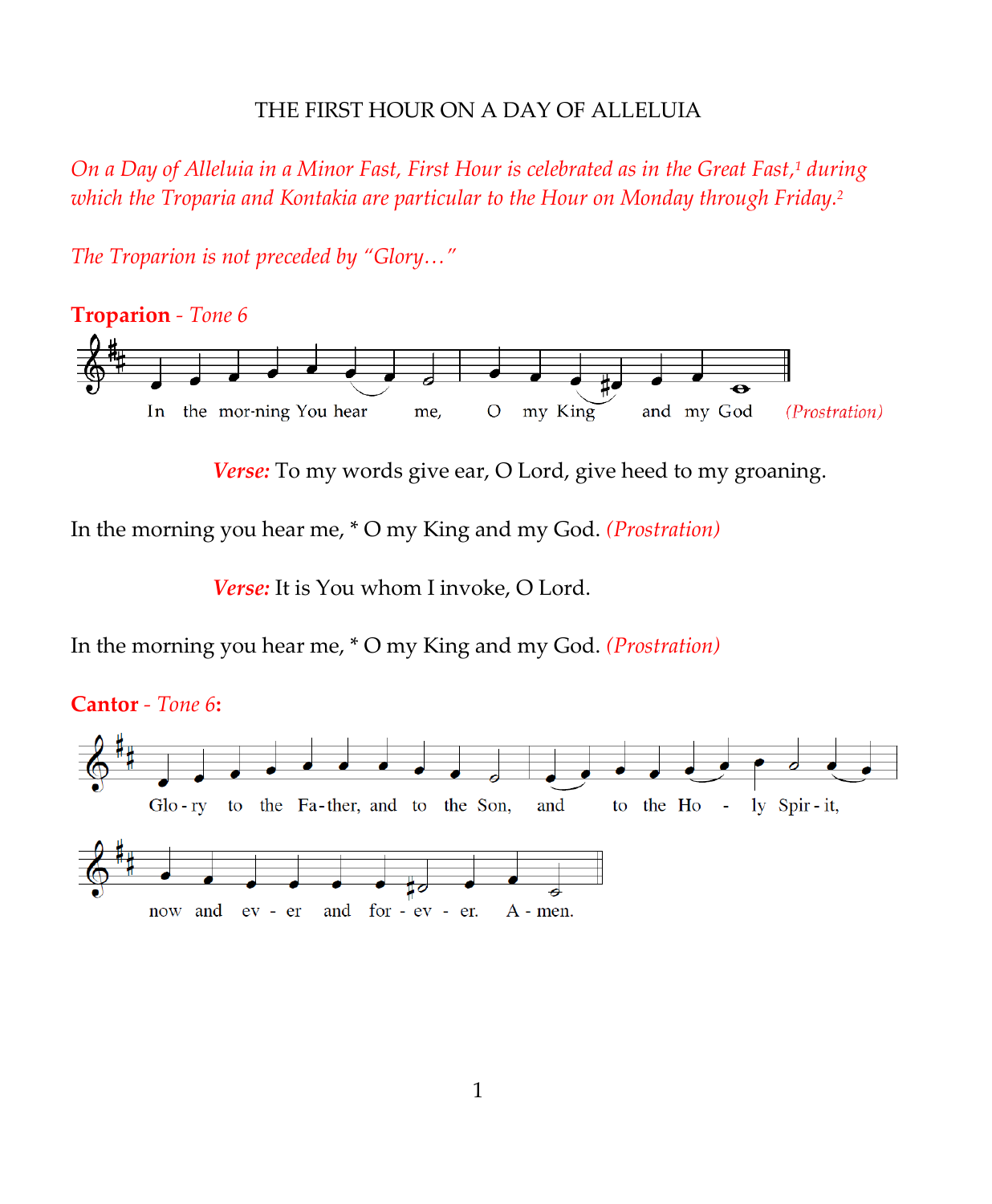

*Continue with "Guide my footsteps…" on page 9.*

*In place of the Kontakion (page 11), the following:*

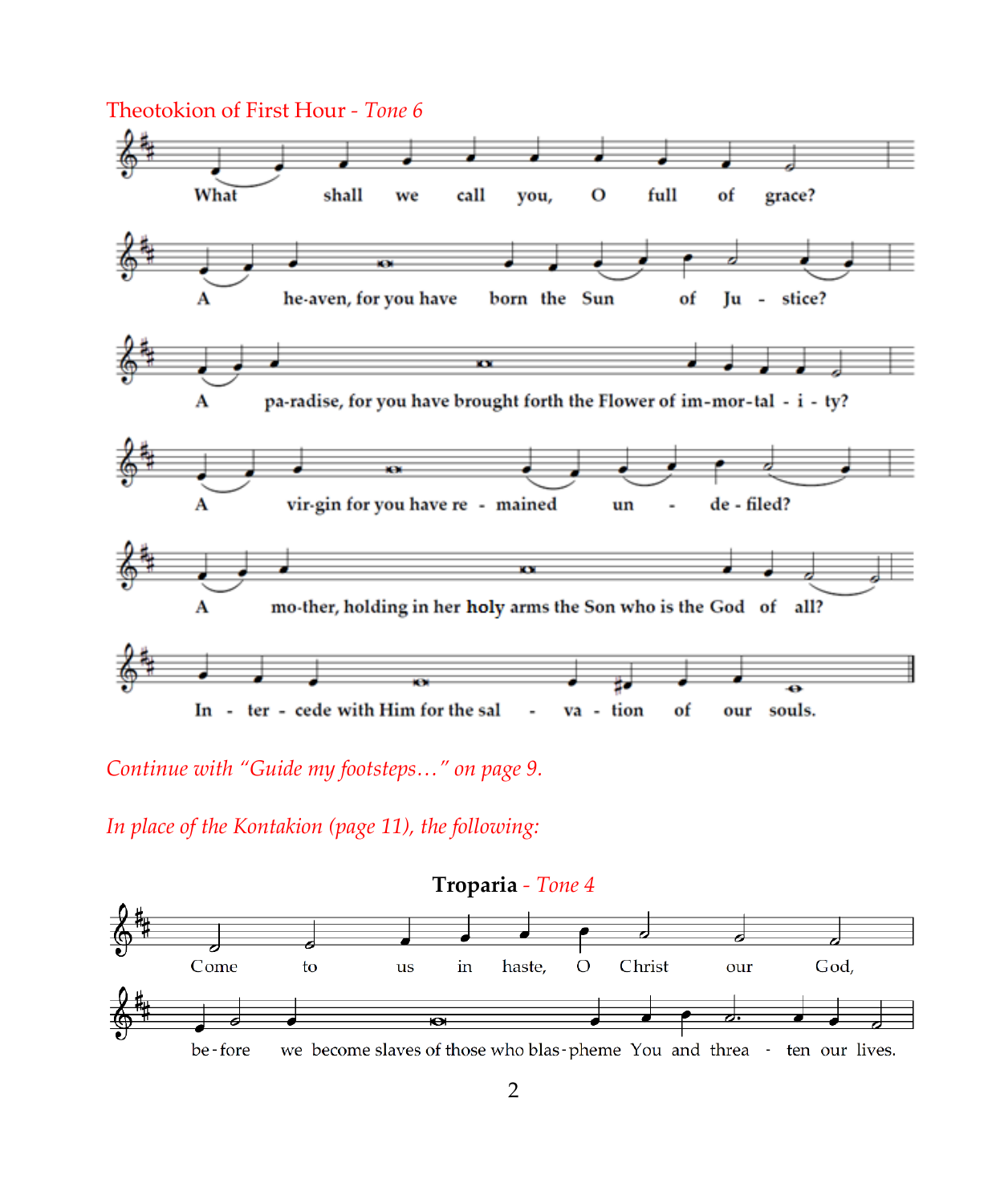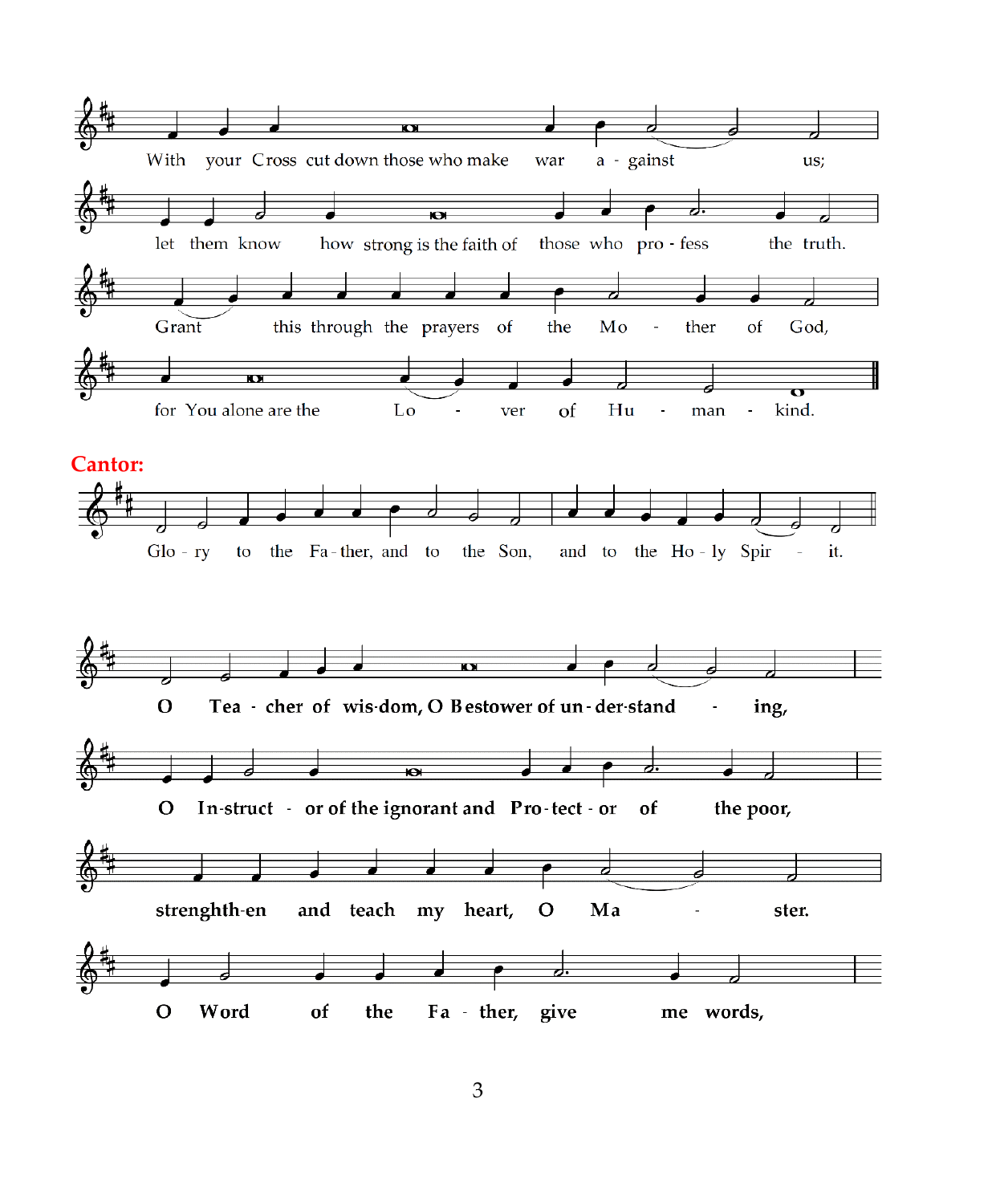

*Continue with "Lord, have mercy…" (p. 11).*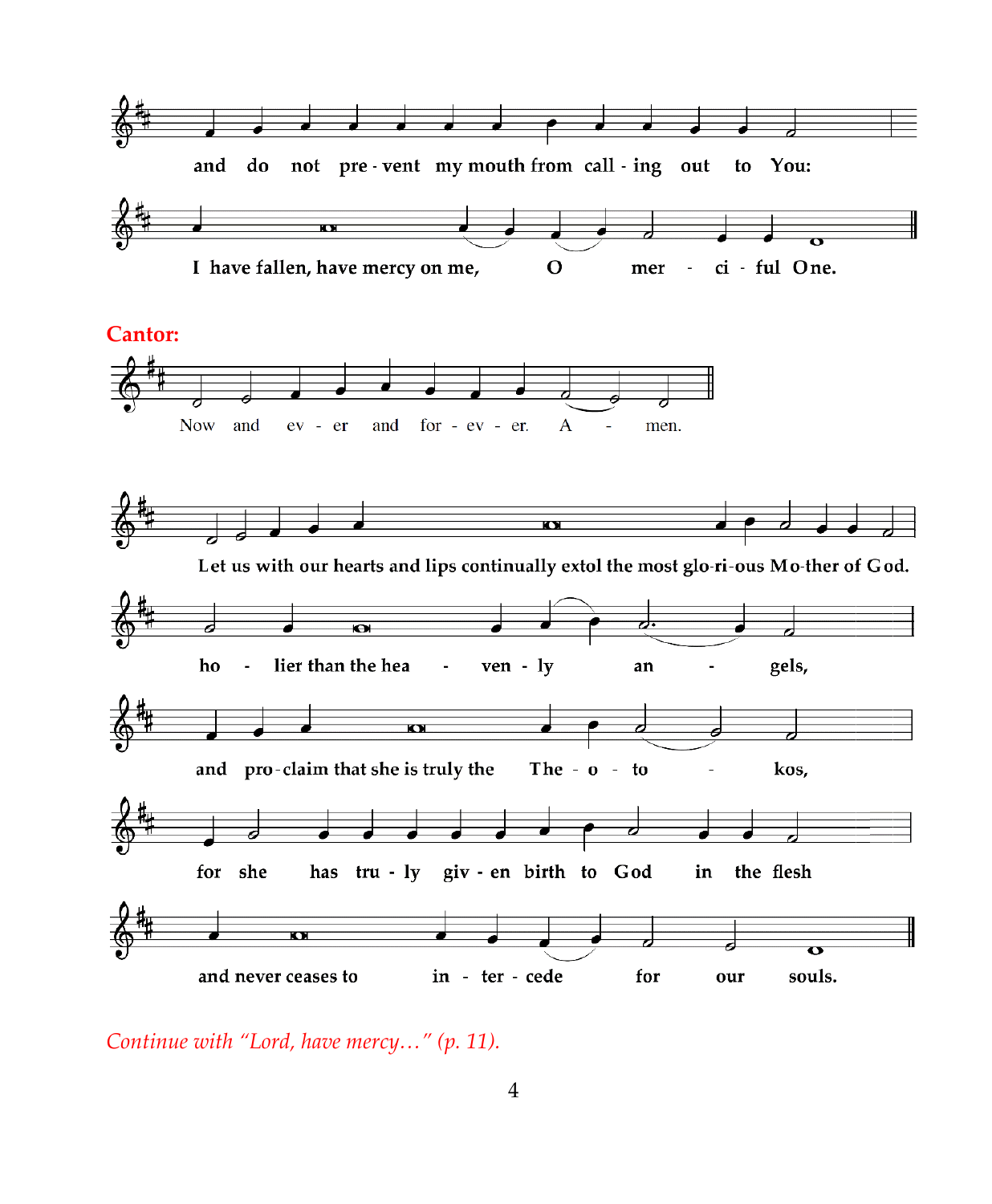# *After "May God be merciful to us and bless us…" and, "Amen" (p. 13):*

## **Prayer of Saint Ephrem**

Lord and Master of my life, spare me from the spirit of indifference, despair, lust for power, and idle chatter. *(Prostration)*

Instead, bestow on me, your servant, the spirit of integrity, humility, patience, and love. *(Prostration)*

Yes, O Lord and King, let me see my own sins and not judge my brothers and sisters; for you are blessed forever and ever. Amen. *(Prostration)*

#### *Then, with a simple bow, the following is repeated four times:*

O God, be merciful to me, a sinner. O God, cleanse me of my sins and have mercy on me. O Lord, forgive me, for I have sinned without number.

*Once more, the Prayer of St. Ephrem is recited in its entirety, without the usual prostrations. One prostration is made at the conclusion of the prayer.*

#### **Trisagion Prayers**

Holy God, Holy and Mighty, Holy and Immortal, have mercy on us. (*Three times*)

Glory to the Father, and to the Son, and to the Holy Spirit, now and ever and forever. Amen.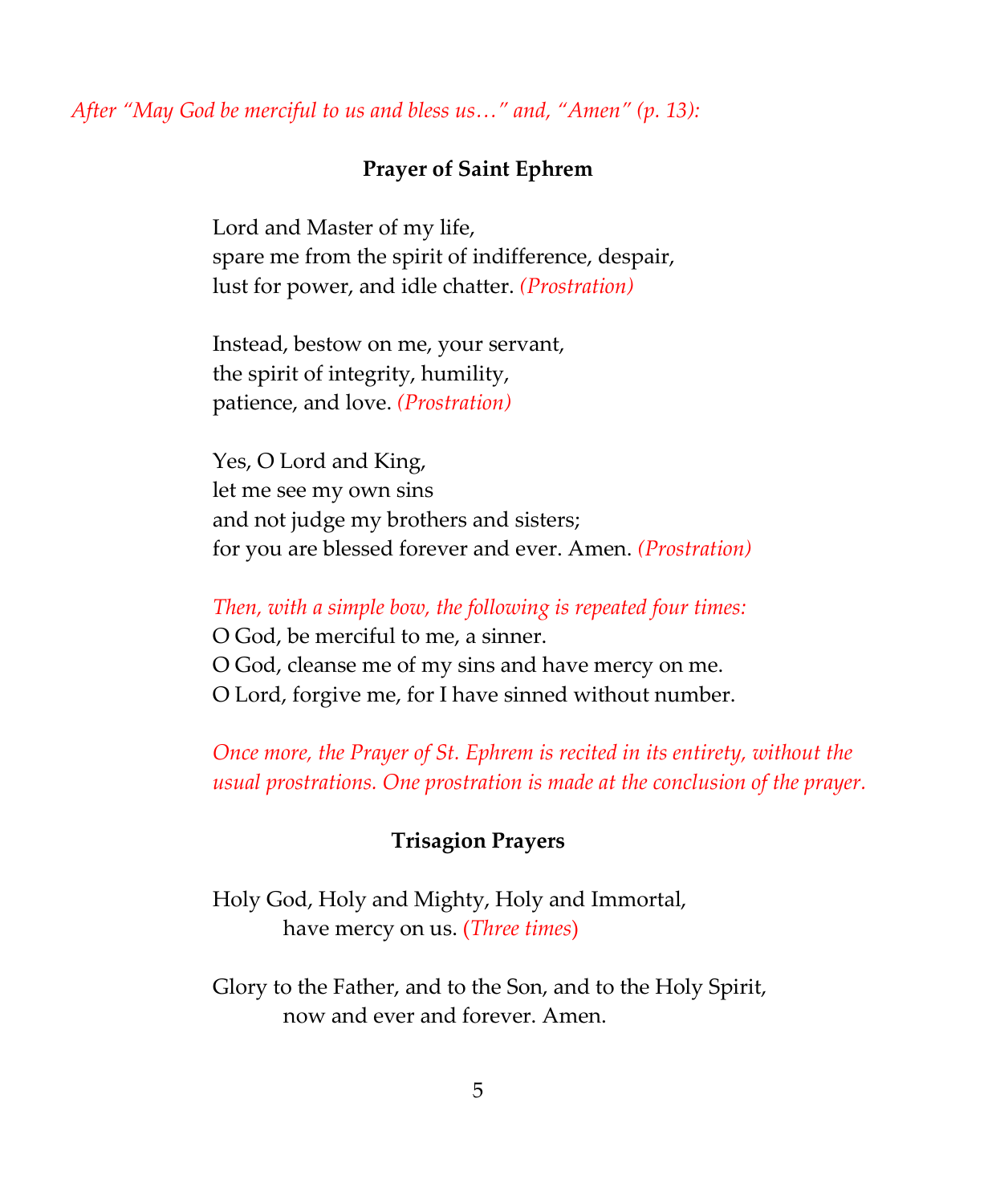Most Holy Trinity, have mercy on us; Lord, cleanse us of our sins; Master, forgive our transgressions; Holy One, come to us and heal our infirmities for your name's sake.

Lord, have mercy. Lord, have mercy. Lord, have mercy.

Glory to the Father, and to the Son, and to the Holy Spirit, now and ever and forever. Amen

Our Father, who art in heaven, hallowed be thy name. Thy kingdom come, thy will be done on earth as it is in heaven. Give us this day our daily bread, and forgive us our trespasses as we forgive those who trespass against us, and lead us not into temptation, but deliver us from evil.

**Priest:** For thine is the kingdom and the power and the glory, Father, Son, and Holy Spirit, now and ever and forever.

# *If a priest is not present:*

| Leader: | Through the prayers of |
|---------|------------------------|
|         | of our holy fathers,   |
|         | O Lord Jesus Christ,   |
|         | our God, have mercy    |
|         | on us.                 |
|         |                        |

**Response:** Amen.

**Response:** Amen.